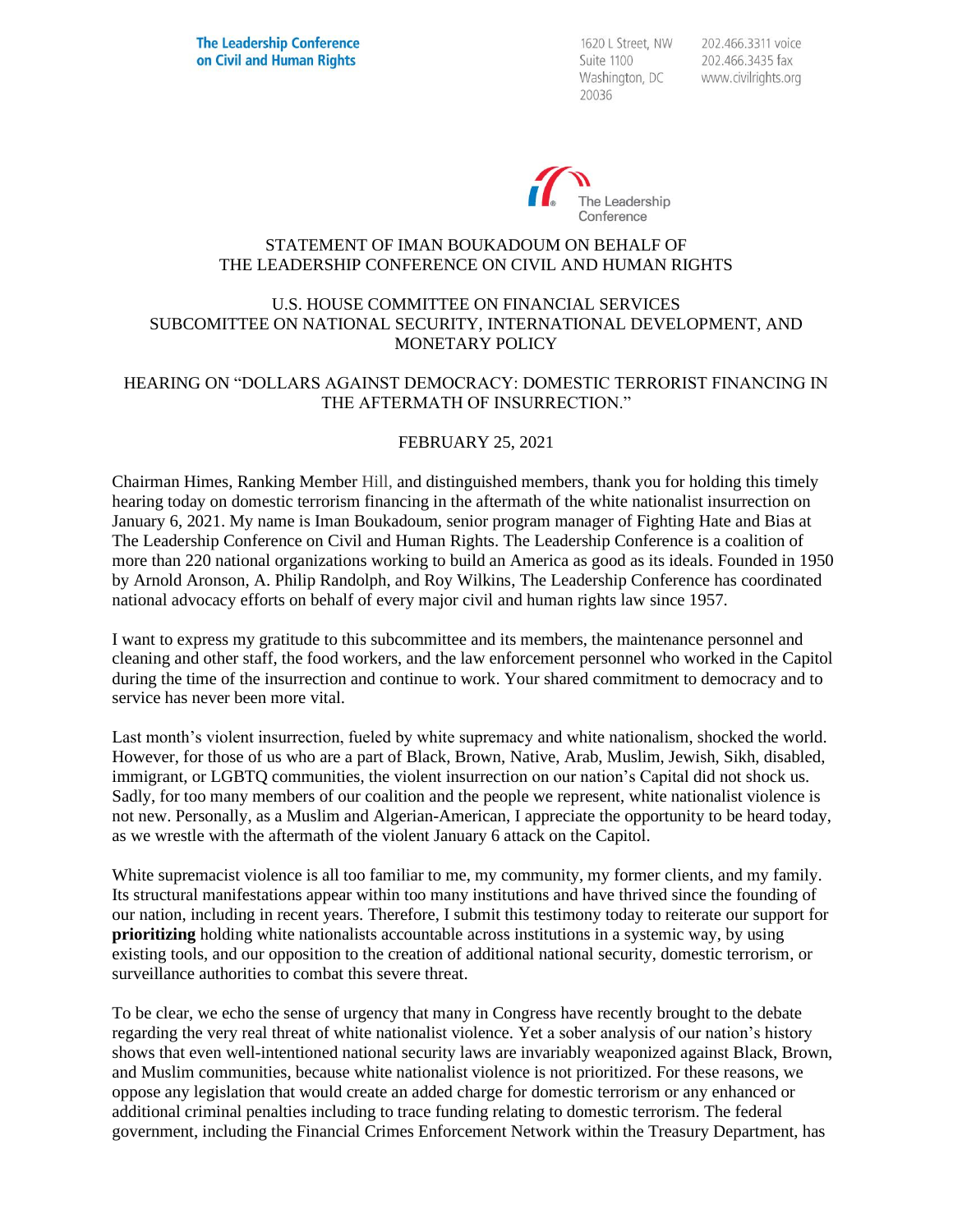February 25, 2021 Page 2 of 6



many tools at its disposal to investigate and support Federal Bureau of Investigation (FBI) and Department of Justice (DOJ) prosecutions, including some 50 terrorism-related statutes and over a dozen other criminal statutes and authorities. These measures authorize both the FBI and DOJ to prioritize and address white nationalist violence and financing now, irrespective of a link to international terrorism.

# **The Federal Government Has Known that White Nationalist Violence Has Been a Serious Threat to Our National Security**

First, it is important to highlight that the federal government has had robust intelligence indicating the violent predilections of organized hate groups and "lone wolf" white nationalists throughout the United States for many years now. With countless atrocities perpetrated in recent memory, from the Tree of Life synagogue killings, to the massacre of Latinos in El Paso, to the devastating massacre at Emanuel African Methodist Episcopal Church in Charleston, it is no secret that white nationalist violence has been on the rise. Independent academic institutions have also documented the critical rise in white supremacist threats throughout our country. Professor Brian Levin, the Director of the Center for the Study of Hate and Extremism at California State University, San Bernadino, testified before the House Committee on Homeland Security in September of 2019, and explained that "[w]hite supremacist/far right extremists are now, the most ascendant transnational terror threat facing the homeland, in a fluid and somewhat diversifying risk matrix."<sup>1</sup> Even the FBI elevated white supremacist activity to a "national threat priority," and in 2020, FBI Director Christopher Wray testified before both House and Senate committees about the serious threat that violent white supremacist organizations and the people who ascribe to their ideologies pose to our national security.<sup>2</sup> Indeed, the failure to take seriously and prioritize the threat of white nationalist violence is the true reason violent insurrectionists were able to easily storm our Capitol on January 6, 2021.

### **Selective Enforcement by Federal Agencies Deprioritized White Nationalist Crimes**

White nationalist violence and violence inspired by ISIS or Al-Queda are treated very differently regardless of where it takes place. For purposes of this hearing, I will focus on the ways that over-policing of financial transactions since 9/11 has chilled charitable giving by Muslims. In Islam, z*akat* is a fundamental pillar of our faith. This core tenet requires that any Muslim who makes an income pay a percentage every year to charity. The Material Support for Terrorism statutes give very broad authority to the Treasury Department to trace and freeze bank accounts without much transparency or procedural guardrails. This has led to the shuttering of countless charities and bank accounts of Arab Americans or Muslim-American institutions, without due process. According to the ACLU, "[t]errorism financing laws are overly broad and lack procedural safeguards that would protect American charities against

<sup>&</sup>lt;sup>1</sup> Center for the Study of Hate and Extremism, Global Terrorism: Threats to the Homeland, Part I, September 10, 2019, https://www.csusb.edu/sites/default/files/GLOBAL%20TERRORISM-%20cong%20BL2%2091019\_0.pdf

<sup>2</sup> Erin Donaghue, Racially-motivated violent extremists elevated to "national threat priority," FBI director says (Feb. 5, 2020), [https://www.cbsnews.com/news/racially-motivated-violent-extremism-isis-national-threat-priority-fbi](https://www.cbsnews.com/news/racially-motivated-violent-extremism-isis-national-threat-priority-fbi-director-christopher-wray/)[director-christopher-wray/;](https://www.cbsnews.com/news/racially-motivated-violent-extremism-isis-national-threat-priority-fbi-director-christopher-wray/) see also https://www.statesman.com/story/news/politics/elections/2020/10/09/factcheck-did-fbi-director-warn-about-white-supremacist-violence/114251512/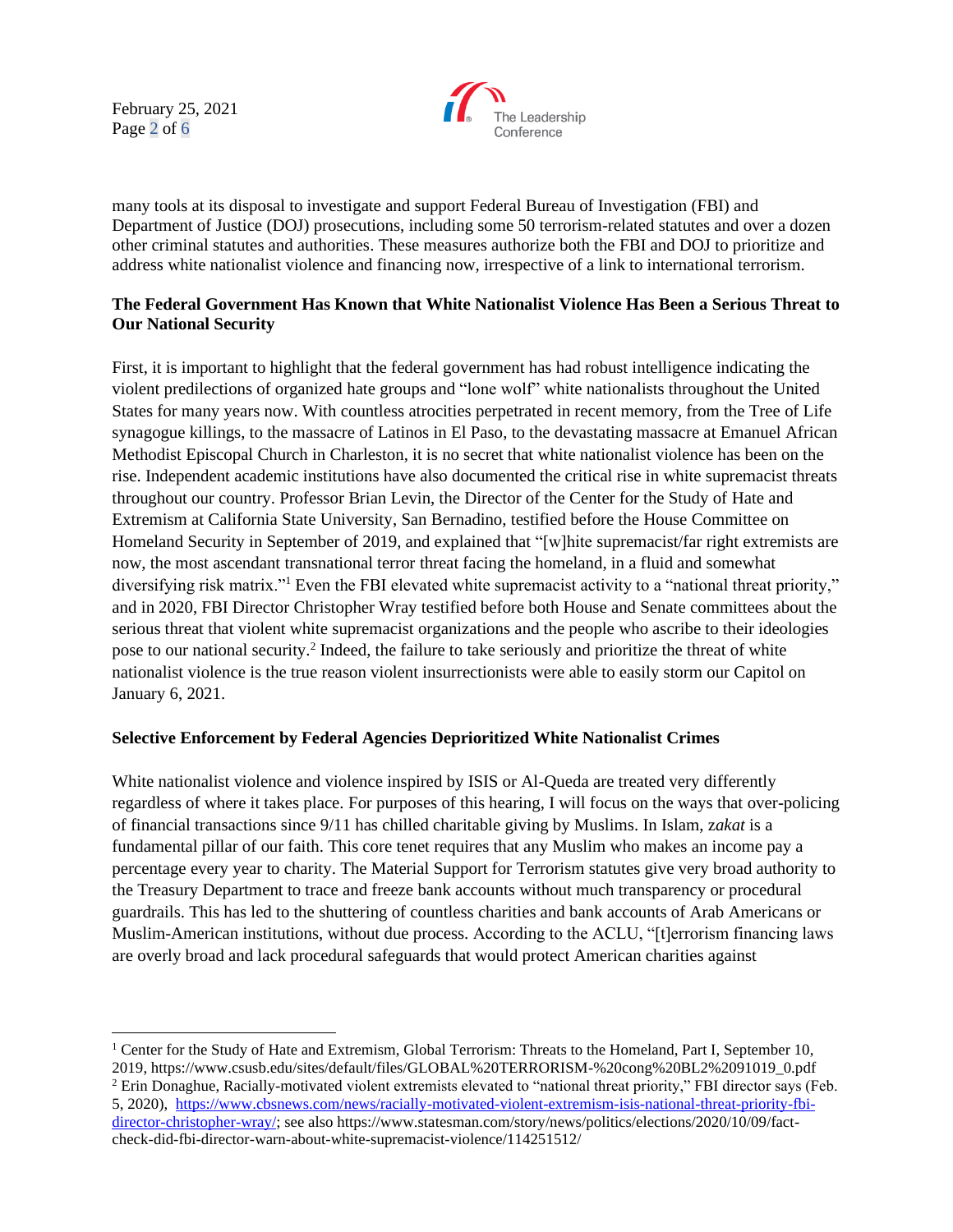February 25, 2021 Page 3 of 6



government mistake and abuse."<sup>3</sup> Moreover, various national security laws also provide the government with wide latitude to investigate, interdict, and stop financing deemed materially supporting terrorist action on U.S soil by a U.S entity that is not affiliated with a foreign terrorist group.<sup>4</sup> Yet, the overwhelming number of cases prioritized by the Treasury Department and federal agencies focus on "international terrorism" which covers violent threats that have a nexus outside our nation's shores, even if they stem from U.S. citizens acting only within our country. As renowned legal scholar and expert Professor Shirin Sinnar of Stanford Law School describes:

The law permits broader surveillance, wider criminal charges, and more punitive treatment for crimes labeled international terrorism. Law enforcement agencies frequently consider U.S. Muslims "international" threats even when they have scant foreign ties. As a result, they police and punish them more intensely than white nationalists and other "domestic" threats. This legal divide not only harms individuals and communities but also reinforces distorted public perceptions of terrorism that fuel<sup>5</sup>

This failure to prioritize white nationalist crimes has come at a severe cost to my community and other communities I work with. By over-policing innocuous financial transactions by mosques or those originating from the Middle East or Muslim-majority countries, our government has failed to prioritize the actual threat of white nationalist violence percolating all around us. This has also meant that charitable giving, particularly in Arab and Muslim communities in the U.S., has been severely chilled by the oversurveillance and aggressive application of powerful, existing terrorism statutes. Countless innocent people, particularly in the Muslim community, have effectively lost their right to First Amendmentprotected free exercise rights to perform religious duties while violent white nationalists become emboldened to commit more acts of hate violence with impunity.

What is clear is that the Treasury Department and other federal law enforcement agencies already have vast administrative and statutory authorities at their disposal, which they routinely use to disrupt financing relating to clandestine activity. What history demonstrates is that providing additional national security authorities to fight "domestic terrorism" groups would devastate already over-policed and over-surveilled communities of color and Muslims. The systemic racism that infects the criminal legal system means that so-called "domestic terrorism" approaches to addressing white nationalist violence inevitably come back to harm communities of color, including Muslims.

### **Federal Agencies Must Redirect Focus Toward Hate Crimes Perpetrated by White Supremacists**

Not only has the federal government turned a blind eye to the serious white nationalist threat plaguing our country by failing to use existing tools to trace and cut off their funding sources, we have also seen

<sup>&</sup>lt;sup>3</sup> The American Civil Liberties Union, Block Faith, Freezing Charity, [https://www.aclu.org/report/blocking-faith](https://www.aclu.org/report/blocking-faith-freezing-charity-chilling-muslim-charitable-giving-war-terrorism-financing?redirect=cpredirect/39849)[freezing-charity-chilling-muslim-charitable-giving-war-terrorism-financing?redirect=cpredirect/39849](https://www.aclu.org/report/blocking-faith-freezing-charity-chilling-muslim-charitable-giving-war-terrorism-financing?redirect=cpredirect/39849) at p. 7 (last visited Feb. 16, 2021)

<sup>4</sup> *Id.* at 10.

<sup>5</sup> Shirin Sinnar, *Separate and Unequal: The Law of "Domestic" and "International" Terrorism*, 117 MICH. L. REV. 1333 (2019). Available at: [https://repository.law.umich.edu/mlr/vol117/iss7/2](https://repository.law.umich.edu/mlr/vol117/iss7/)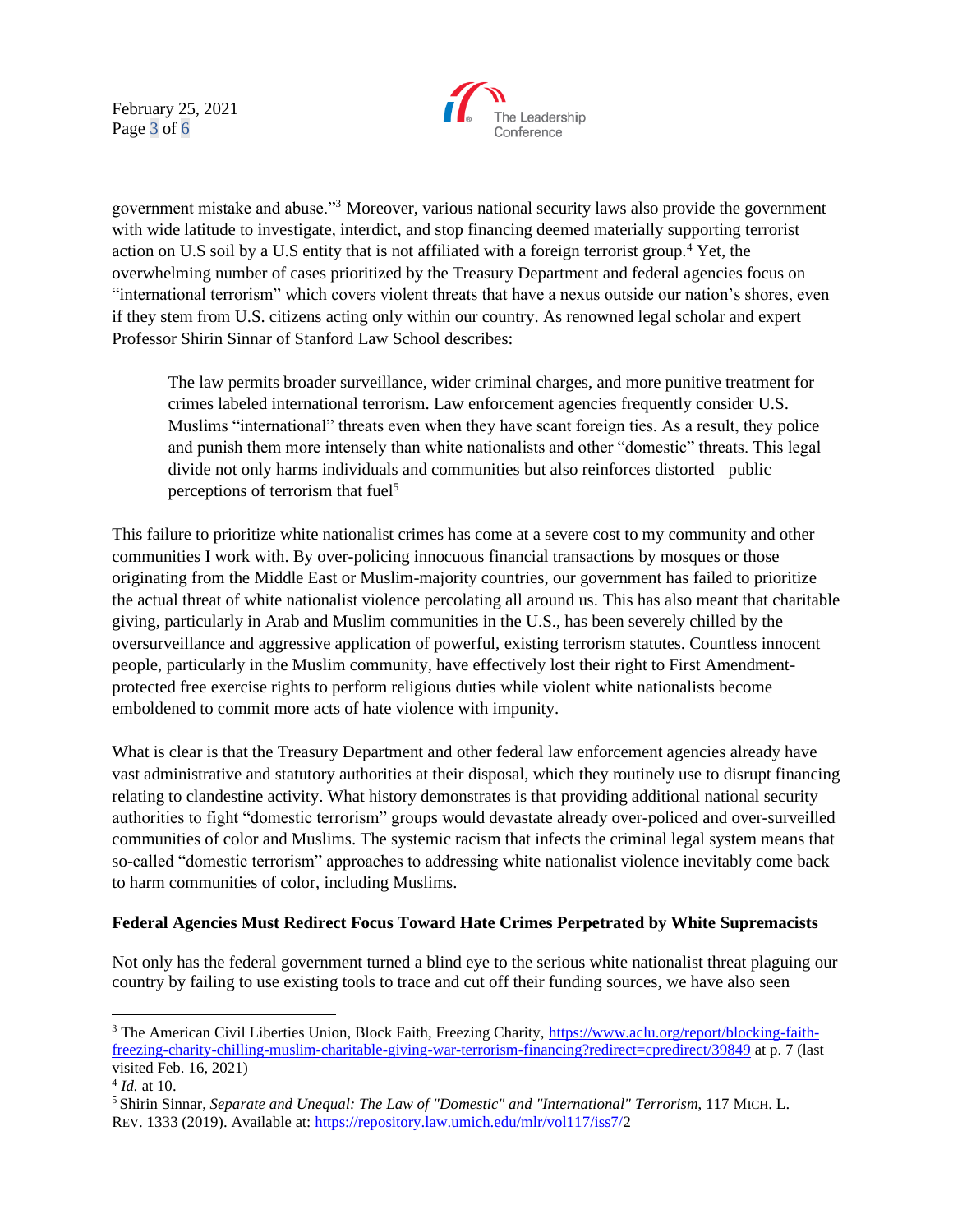February 25, 2021 Page 4 of 6



disproportionate misdirection of federal law enforcement resources targeting Black, Brown, and Muslim communities for decades. This has led to the over-criminalization and over-policing of Black, Brown, and Muslim persons whose privacy, due process, and religious rights have been severely diminished. Equally problematic is the lack of focus by federal agencies on protecting communities from white nationalists and hate crimes by not even mandating accurate hate crimes data reporting to begin to address this crisis. For example, in 2019, the most recent year for which FBI hate crimes data is available, the FBI's Unified Crime Reporting Program (UCR) reported that 7, 314 hate crime incidents occurred that year. The data available indicates that 2019 was the deadliest year for hate crimes since reporting began in 1991. And yet, we also know that this number grossly underestimates the actual number of hate crimes in the United States, as the FBI's report is based on voluntary local law enforcement reporting data to the FBI. In 2019, 86 percent of participating agencies did not report one single hate crime to the FBI, including at least 71 cities with populations over 100,000. Just 14 percent of the more than 15,000 participating agencies actively reported at least one hate crime. Meanwhile, the number of law enforcement agencies providing data declined for the second straight year.

When I know that hate crimes by white nationalists targeting me and my community are not even reported to the federal government, it sends a very clear message: You and your community don't matter. But groups are stepping up. <sup>6</sup> The recent uptick in violence targeting Asian American and Pacific Islander (AAPI) communities as a result of white supremacist lies and rhetoric around COVID-19 has been documented in real time by organizations like Asian Americans Advancing Justice - AAJC and Stop AAPI Hate, because communities have lost faith in law enforcement.<sup>7</sup>

## **The Federal Government, Including the Treasury Department, Must Use Existing Tools in an Equitable Way to Investigate Violent White Nationalist Funding Streams**

Many communities in our country live in a reality where government failure to police the serious scourge of white nationalist violence and hate crimes on the one hand, is combined with the over-policing and over-surveilling of their mosques and community centers on the other. It is against this stark backdrop that we must view the ways that any new federal national security authorities would be instrumentalized. Adding national security authorities not only fails to recognize the plethora of existing tools available to combat violent white nationalism or hate crimes, but it also ignores the experience of Black, Brown, and Muslim communities who have suffered because of the misapplication of similar national security laws, no matter how well-intentioned. Our nation's long and disturbing history of targeting Black activists, Muslims, Arabs, and movements for social and racial justice has demonstrated that any new authority could be used to expand racial and religious profiling or be wielded to surveil and investigate communities of color and political opponents, all in the name of national security.

Therefore, Congress must change this narrative. It has the tools to do so. With its powerful appropriations power and oversight authority, Congress must demand law enforcement appropriately focus investigative and prosecutorial resources on white nationalist crimes. Federal law criminalizes material support that facilitates the commission of over 50 domestic terrorism-related crimes, including crimes that need not

<sup>6</sup> International Association of Chiefs of Police and Lawyers' Committee for Civil Rights Under Law, "Action Agenda for Community Organizations and Law Enforcement to Enhance the Response to Hate Crimes", (2019). [https://lawyerscommittee.org/wp-content/uploads/2019/04/IACP.pdf.](https://lawyerscommittee.org/wp-content/uploads/2019/04/IACP.pdf) <sup>7</sup> Asian Americans Advancing Justice, (2020-2021).

[https://www.standagainsthatred.org/stories?offset=1595538420174;](https://www.standagainsthatred.org/stories?offset=1595538420174) *see also* Stop AAPI Hate. [https://stopaapihate.org/reportsreleases/.](https://stopaapihate.org/reportsreleases/)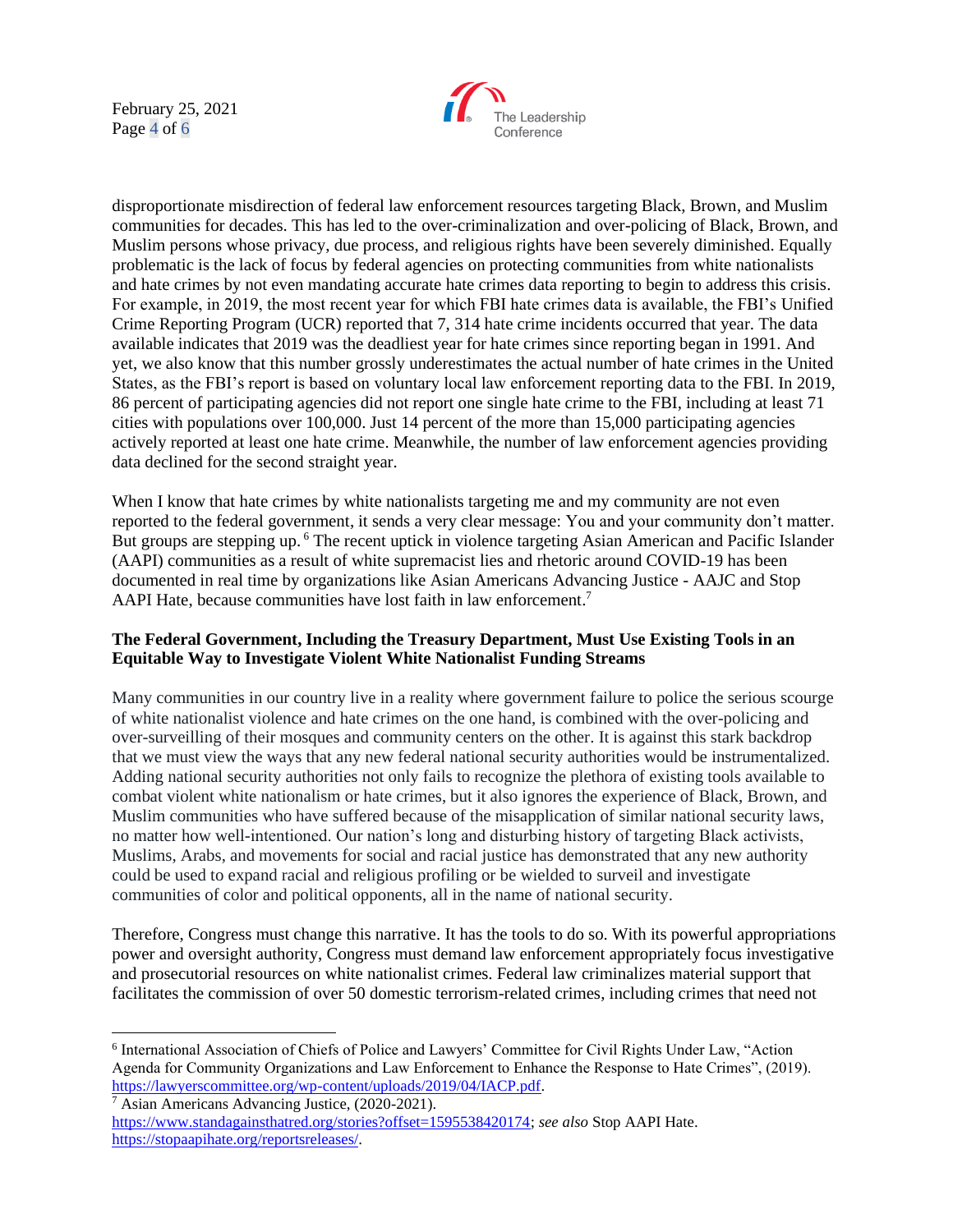February 25, 2021 Page 5 of 6



have a link to international terrorism. Therefore, the Treasury Department can already work with DOJ to investigate financial sources supporting white supremacist violence that falls under any of these predicate offenses.<sup>8</sup> DOJ also has the authority to investigate and prosecute many other federal statutes relating to hate crimes, organized crime, conspiracy, and violent crimes committed by violent white nationalists.

These existing tools include a statute that criminalizes material support that aids in the commission of any one of 57 previously enacted terrorism-related offenses. As our coalition member The Brennan Center for Justice has detailed, 51 of these statutes, or 89 percent, are applicable to both international and domestic terrorism.<sup>9</sup> Each of these 51 laws can be independently used to prosecute cases of domestic terrorism, providing numerous options for prosecutors to address these threats.<sup>10</sup> And while the federal government has not used these statutes as much as the threat would warrant, it has already used over a dozen of them in prosecuting multiple domestic terrorism cases, demonstrating that they are, indeed, applicable.<sup>11</sup> With respect to organized groups of violent white nationalists, despite their effort to call themselves "militias," they are, of course, nothing more than violent criminal gangs that can and should be prosecuted as corrupt criminal enterprises. These groups can be dismantled using statutes like the Racketeer Influenced and Corrupt Organizations (RICO) Act. Conspiracy statutes also provide prosecutors with the ability to charge individuals before they successfully complete a hate crime or domestic terrorist attack.<sup>12</sup>

#### **Recommendations**

The Jabara-Heyer NO HATE Act is an important first step in enhancing a community-centered response to white nationalist violence in the United States. The Jabara-Heyer Act is named after Khalid Jabara and Heather Heyer, both young people who were murdered in hate crimes perpetrated by violent white supremacists. The people who killed Heather Heyer and Khalid Jabara were convicted of hate crimes, but Heyer and Jabara's killers were not reported as hate crimes in the FBI's UCR hate crimes data. The Jabara-Heyer Act would provide important incentives to improve reporting, which will help the Treasury Department in following up on tracing financial ties to those incentives. Importantly, it would also create the opportunity for community-centered restorative practices in some cases, which will lead to greater cooperation between government officials and impacted communities, who are the best sources of information to follow funding leads relating to violent, criminal white nationalist groups.

We also support the Domestic Terrorism Prevention Act as it is currently written, without any additional charges or sentencing enhancements. We think this bill could benefit from specifying that it is designed to target white supremacists or white nationalists.

But more must be done. Hate crimes data should be mandated and made publicly available so federal leaders, especially at the Treasury Department, as well as leaders at the state and local level, can address

<sup>10</sup> Michael German and Sara Robinson, "Wrong Priorities on Fighting Terrorism", Brennan Center for Justice. [https://www.brennancenter.org/sites/default/files/2019-08/Report\\_Wrong\\_Priorities\\_Terrorism.pdf.](https://www.brennancenter.org/sites/default/files/2019-08/Report_Wrong_Priorities_Terrorism.pdf)

<sup>8</sup> The Antiterrorism and Effective Death Penalty Act of 1996 amended to 18 U.S.C. § 2339A

<sup>9</sup> Michael German and Sara Robinson, "Wrong Priorities on Fighting Terrorism"*,* Brennan Center for Justice. [https://www.brennancenter.org/sites/default/files/2019-08/Report\\_Wrong\\_Priorities\\_Terrorism.pdf.](https://www.brennancenter.org/sites/default/files/2019-08/Report_Wrong_Priorities_Terrorism.pdf)

<sup>11</sup> Michael German and Sara Robinson, "Wrong Priorities on Fighting Terrorism"*,* Brennan Center for Justice. [https://www.brennancenter.org/sites/default/files/2019-08/Report\\_Wrong\\_Priorities\\_Terrorism.pdf.](https://www.brennancenter.org/sites/default/files/2019-08/Report_Wrong_Priorities_Terrorism.pdf)

<sup>12</sup> Michael German and Sara Robinson, "Wrong Priorities on Fighting Terrorism*",* Brennan Center for Justice. [https://www.brennancenter.org/sites/default/files/2019-08/Report\\_Wrong\\_Priorities\\_Terrorism.pdf;](https://www.brennancenter.org/sites/default/files/2019-08/Report_Wrong_Priorities_Terrorism.pdf) *see also* Robert M. Chesney, "Beyond Conspiracy? Anticipatory Prosecution and the Challenge of Unaffiliated Terrorism", 80 S. Cal. L. Rev. 425, 428, 448–49, 451 (2007).